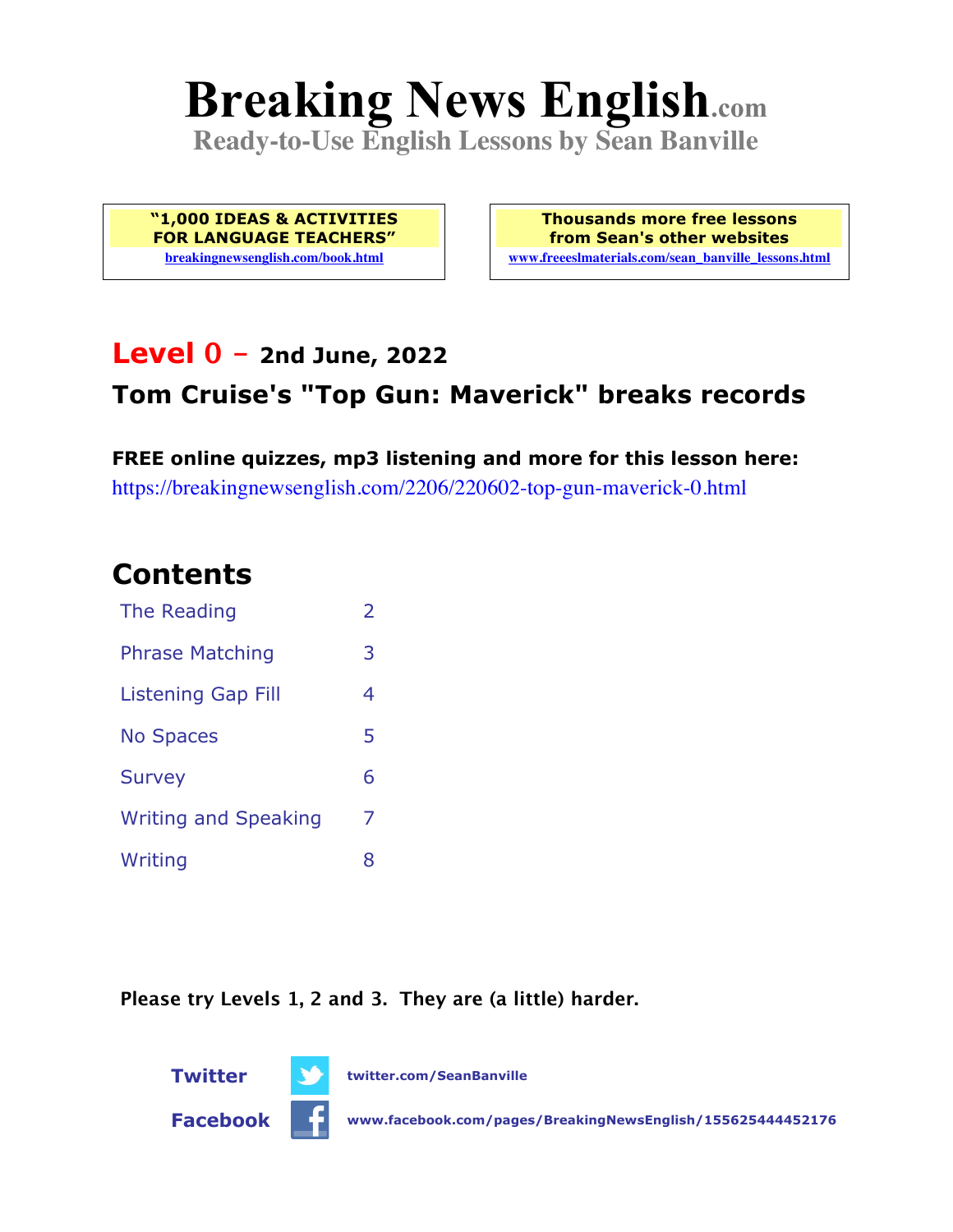# **THE READING**

From https://breakingnewsenglish.com/2206/220602-top-gun-maverick-0.html

 Tom Cruise's new film "Top Gun: Maverick" broke sales records. The biggest ever number of North American cinemas showed it. It's the widest release of all time. The movie also broke the record for the best Memorial Day opening film ever. It beat the 2007 movie "Pirates of the Caribbean".

 Maverick is the sequel to the 1986 film "Top Gun". The producers are happy that "Maverick" did so well. They said: "These results are ridiculously, over-the-top fantastic." The movie has great reviews. A UK newspaper called it a "thrilling" blockbuster. Another said it was "the best studio action film in years".

Sources: https://www.**bbc.com**/news/entertainment-arts-61630131 https://www.**vanityfair.com**/hollywood/2022/05/top-gun-maverick-breaks-box-office-records https://www.**foxnews.com**/entertainment/top-gun-maverick-memorial-day-box-office-tom-cruisemovie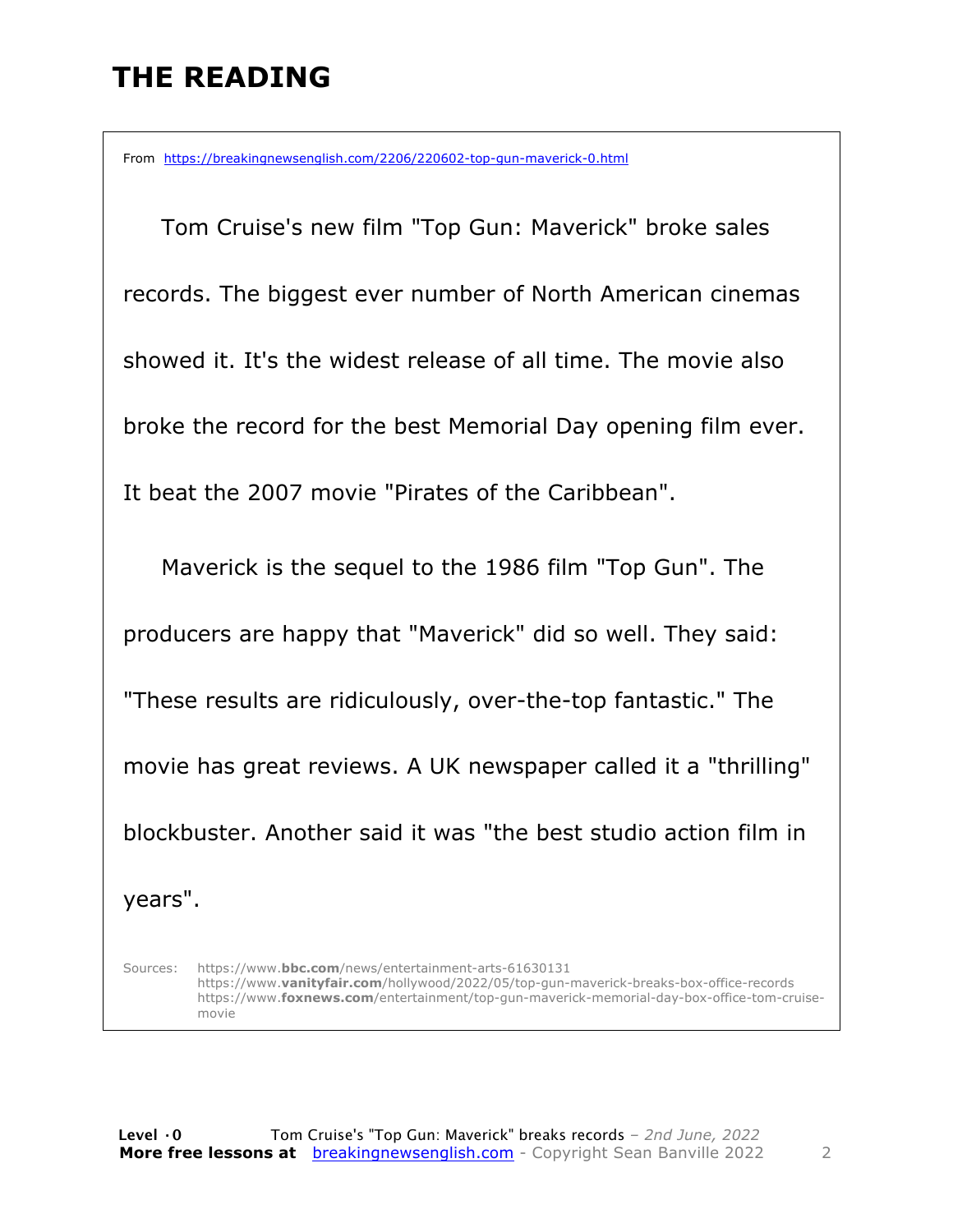# **PHRASE MATCHING**

From https://breakingnewsenglish.com/2206/220602-top-gun-maverick-0.html

#### **PARAGRAPH ONE:**

| 1. Tom Cruise's new                   | a. the 2007 movie |
|---------------------------------------|-------------------|
| 2. "Maverick" broke                   | b. number         |
| 3. The biggest ever                   | c. time           |
| 4. North American cinemas             | d. ever           |
| 5. It's the widest release of all     | e. sales records  |
| 6. The movie also broke               | f. showed it      |
| 7. the best Memorial Day opening film | q. the record     |
| 8. It beat                            | h. film           |

#### **PARAGRAPH TWO:**

| 1. Maverick is the sequel      | а. | newspaper        |
|--------------------------------|----|------------------|
| 2. The producers are           | b. | top              |
| 3. Mayerick did so             |    | c. in years      |
| 4. over-the-                   | d. | happy            |
| 5. The movie has great         | e. | blockbuster      |
| 6. A UK                        | f. | to the 1986 film |
| 7. a "thrilling"               | q. | reviews          |
| 8. the best studio action film | h. | well             |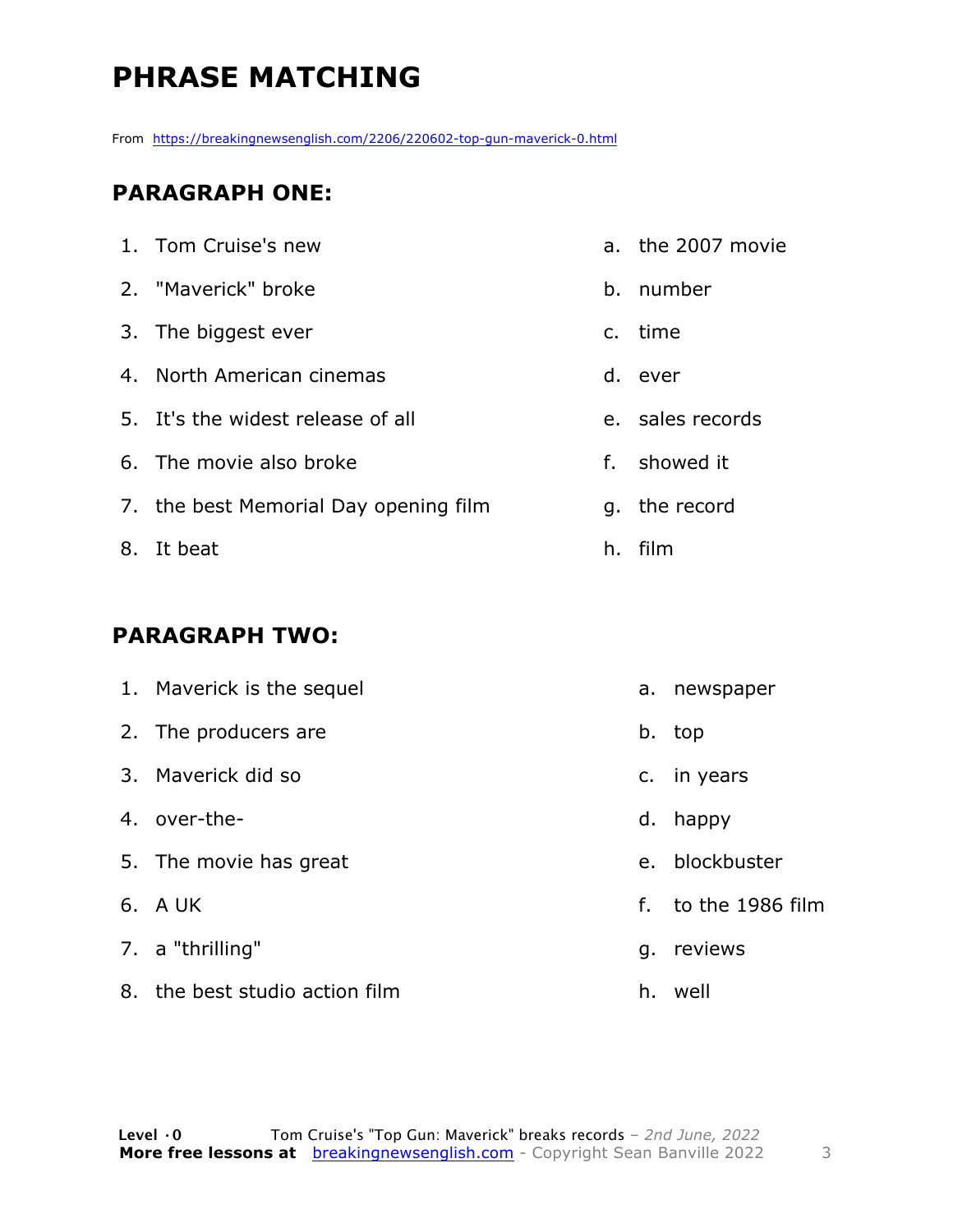# **LISTEN AND FILL IN THE GAPS**

From https://breakingnewsenglish.com/2206/220602-top-gun-maverick-0.html

Tom Cruise's new film "Top Gun: Maverick" (1) Tom Cruise's new film "Top Gun: Maverick" (1) The biggest  $_{(2)}$  and  $\blacksquare$  North American (3) \_\_\_\_\_\_\_\_\_\_\_\_\_\_\_\_\_\_\_. It's the widest release (4) \_\_\_\_\_\_\_\_\_\_\_\_\_\_\_\_\_\_\_. The movie also broke (5) \_\_\_\_\_\_\_\_\_\_\_\_\_\_\_\_\_\_\_\_\_\_\_\_\_\_\_\_\_\_\_the best Memorial Day (6) \_\_\_\_\_\_\_\_\_\_\_\_\_\_\_\_\_\_\_. It beat the 2007 movie "Pirates of the Caribbean". Maverick is (7) \_\_\_\_\_\_\_\_\_\_\_\_\_\_\_\_\_\_\_ the 1986 film "Top Gun". The producers (8) \_\_\_\_\_\_\_\_\_\_\_\_\_\_\_\_\_\_\_\_\_\_\_ "Maverick" (9) \_\_\_\_\_\_\_\_\_\_\_\_\_\_\_\_\_\_\_. They said: "These results are ridiculously, (10) \_\_\_\_\_\_\_\_\_\_\_\_\_\_\_\_\_\_\_\_\_\_\_\_\_\_\_\_\_\_\_\_ fantastic." The movie has great reviews. A UK newspaper called (11) \_\_\_\_\_\_\_\_\_\_\_\_\_\_\_\_\_\_\_ blockbuster. Another said it was "the best studio action (12) \_\_\_\_\_\_\_\_\_\_\_\_\_\_\_\_\_\_\_".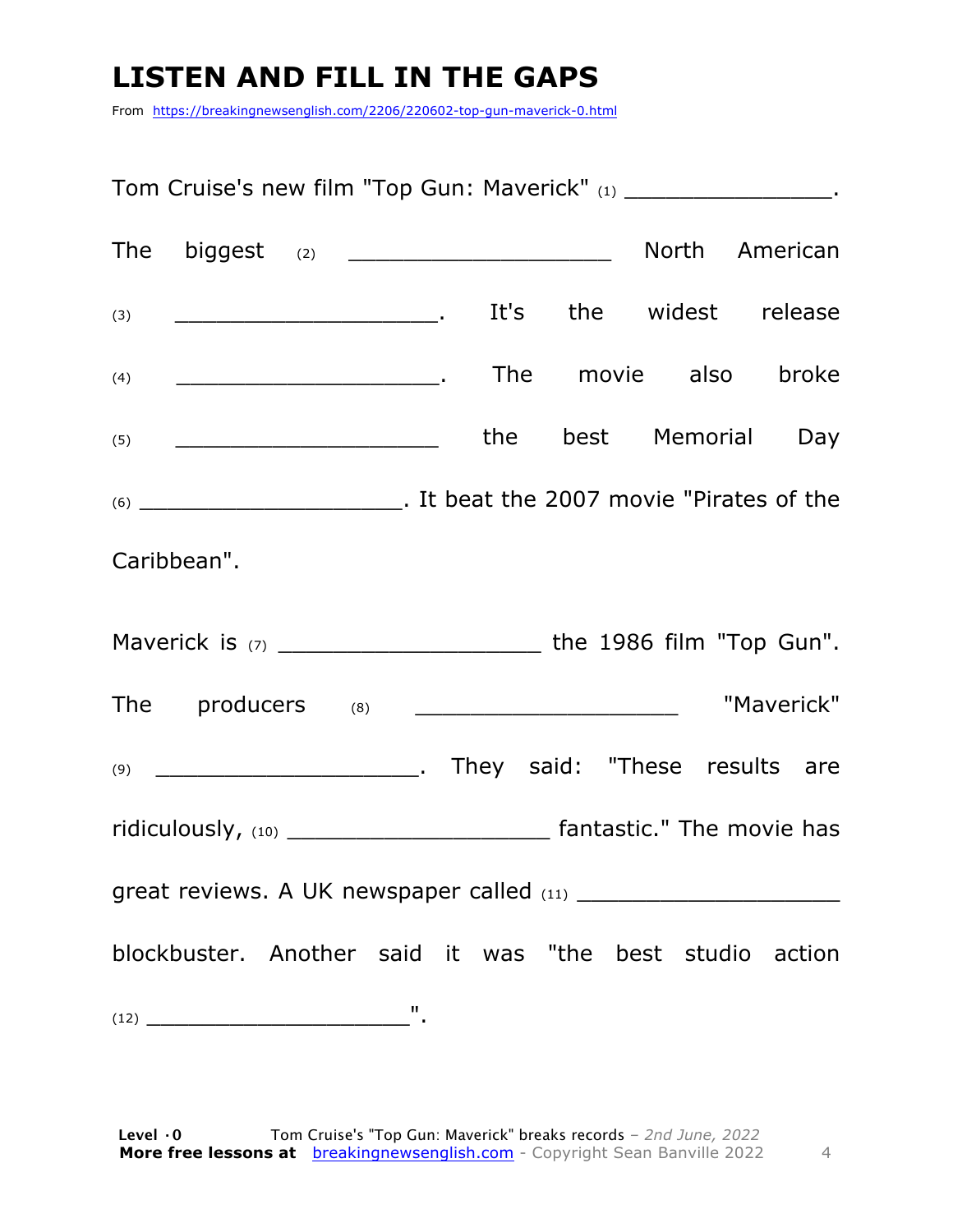# PUT A SLASH ( / ) WHERE THE SPACES ARE

From https://breakingnewsenglish.com/2206/220602-top-gun-maverick-0.html

TomCruise'snewfilm"TopGun:Maverick"brokesalesrecords.Thebigg

estevernumberofNorthAmericancinemasshowedit.It'sthewidestrele

aseofalltime.ThemoviealsobroketherecordforthebestMemorialDayo

peningfilmever.Itbeatthe2007movie"PiratesoftheCaribbean".Mave

rickisthesequeltothe1986film"TopGun".Theproducersarehappythat

"Maverick"didsowell.Theysaid: "Theseresultsareridiculously, over-t

he-topfantastic."Themoviehasgreatreviews.AUKnewspapercalledit

a"thrilling"blockbuster.Anothersaiditwas"thebeststudioactionfilmin

years".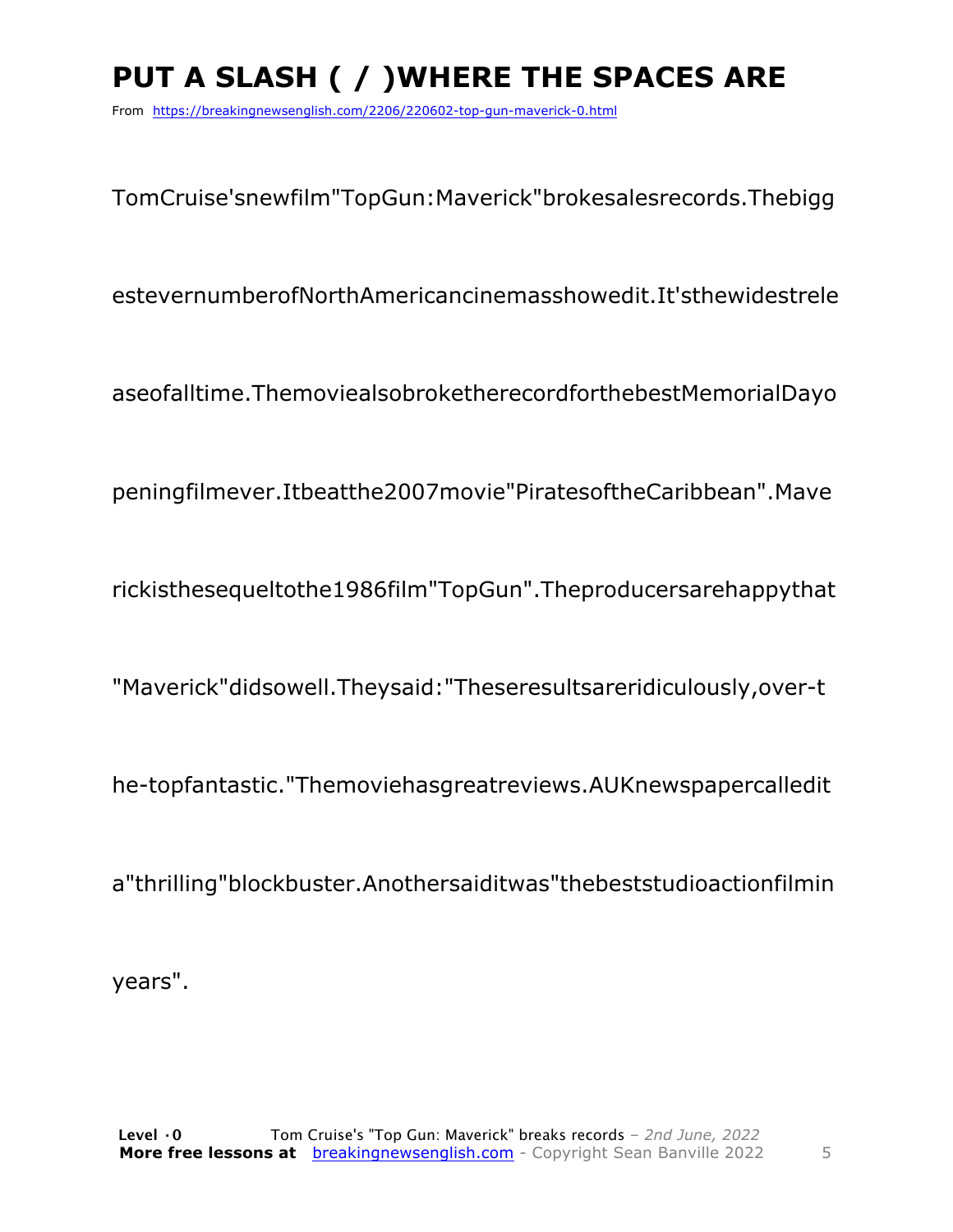# **MOVIES SURVEY**

From https://breakingnewsenglish.com/2206/220602-top-gun-maverick-0.html

Write five GOOD questions about movies in the table. Do this in pairs. Each student must write the questions on his / her own paper.

When you have finished, interview other students. Write down their answers.

|      | STUDENT 1 | STUDENT 2 | STUDENT 3 |
|------|-----------|-----------|-----------|
| Q.1. |           |           |           |
| Q.2. |           |           |           |
| Q.3. |           |           |           |
| Q.4. |           |           |           |
| Q.5. |           |           |           |

- Now return to your original partner and share and talk about what you found out. Change partners often.
- Make mini-presentations to other groups on your findings.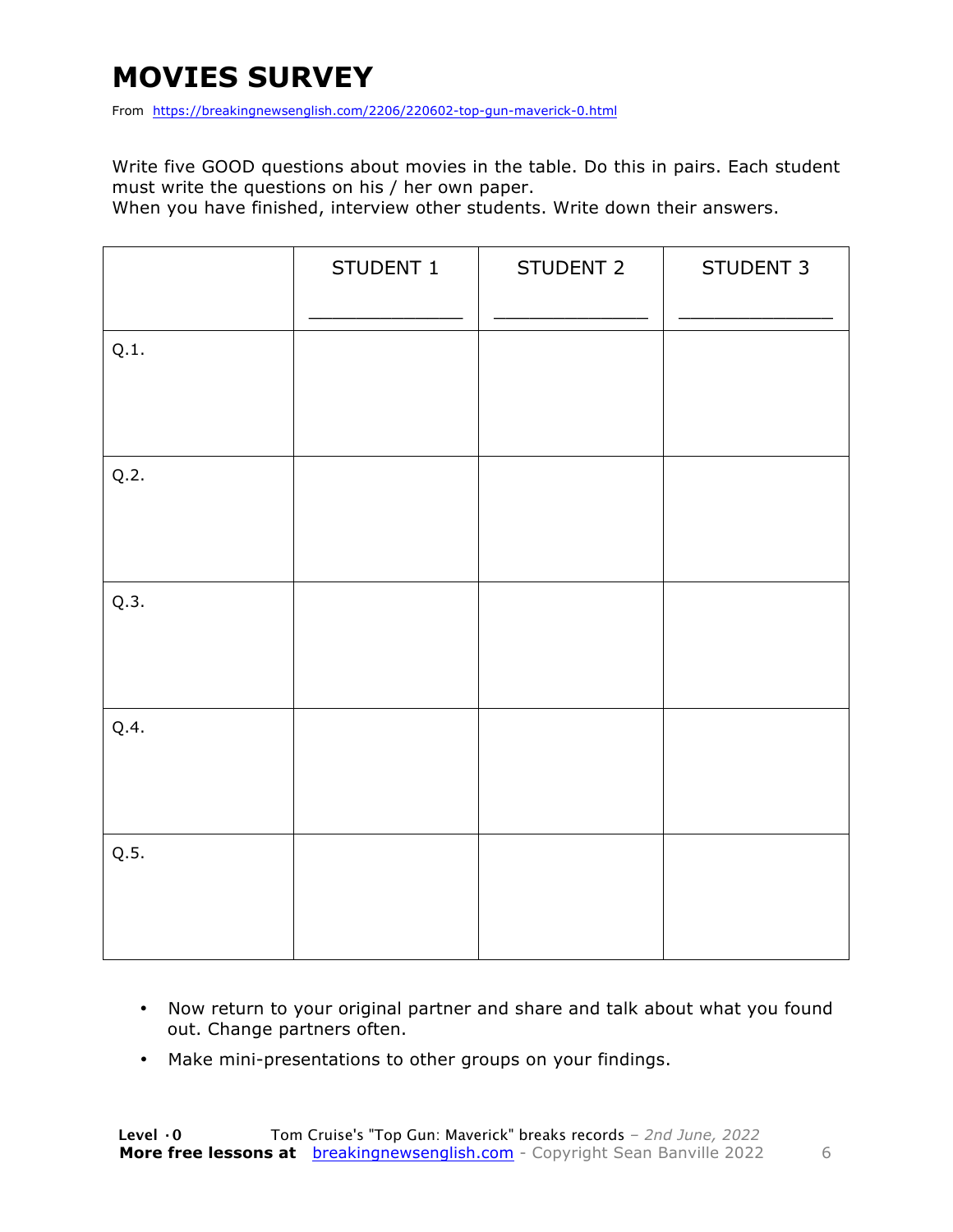# **WRITE QUESTIONS & ASK YOUR PARTNER(S)**

Student A: Do not show these to your speaking partner(s).

| a) |  |  |
|----|--|--|
| b) |  |  |
| c) |  |  |
| d) |  |  |
| e) |  |  |
| f) |  |  |
|    |  |  |

*Tom Cruise's "Top Gun: Maverick" breaks records – 2nd June, 2022* More free lessons at breakingnewsenglish.com

### **WRITE QUESTIONS & ASK YOUR PARTNER(S)**

-----------------------------------------------------------------------------

Student B: Do not show these to your speaking partner(s).

| a) |  |  |
|----|--|--|
| b) |  |  |
| c) |  |  |
| d) |  |  |
| e) |  |  |
| f) |  |  |
|    |  |  |